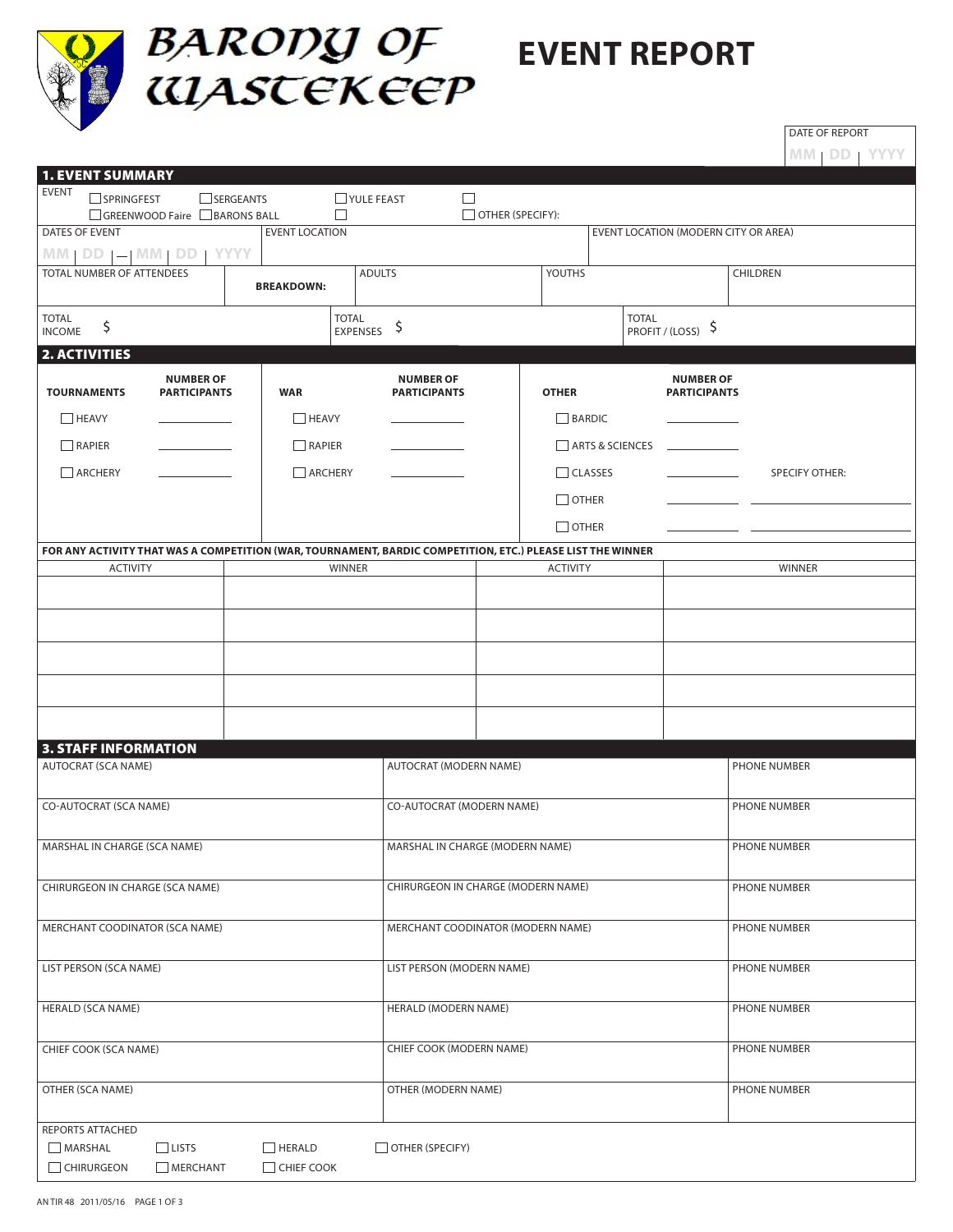| 4. GENERAL INFORMATION<br><b>SITE ADDRESS</b>                                                                              |                  |                             |                                                      |                           |                         |           |                    |                                                                       |                                                   |               |
|----------------------------------------------------------------------------------------------------------------------------|------------------|-----------------------------|------------------------------------------------------|---------------------------|-------------------------|-----------|--------------------|-----------------------------------------------------------------------|---------------------------------------------------|---------------|
| SITE CONTACT NAME                                                                                                          |                  |                             |                                                      | SITE CONTACT PHONE NUMBER |                         |           |                    | SITE CONTACT EMAIL                                                    |                                                   |               |
| TIME SITE OPENED                                                                                                           | TIME SITE CLOSED | TYPE OF EVENT               |                                                      | FEAST                     |                         |           |                    | DID YOU HAVE ENOUGH VOLUNTEERS?                                       |                                                   |               |
|                                                                                                                            |                  | $\Box$ CAMPING              | $\Box$ INDOOR                                        |                           | $\Box$ YES<br>$\Box$ NO |           | $\Box$ YES         |                                                                       | $\Box$ NO (EXPLAIN IN SECTION # OR ATTACH REPORT) |               |
| WAS THE SITE ADEQUATE?<br>IF NO TO ANY OF THE FOLLOWING, REPORT IN<br>$\Box$ YES<br>SECTION 9 OR ATTACH A SEPARATE REPORT: |                  |                             | WAS THERE ENOUGH PARKING?<br>$\Box$ NO<br>$\Box$ YES |                           |                         | $\Box$ NO |                    | WOULD YOU RECOMMEND THIS SITE FOR FUTURE USE?<br>$\Box$ YES $\Box$ NO |                                                   |               |
| <b>5. GATE RECORDS</b>                                                                                                     |                  |                             |                                                      |                           |                         |           |                    |                                                                       |                                                   |               |
| FUNDS LISTED ARE IN: U.S.                                                                                                  | $\Box$ CANADIAN  |                             |                                                      |                           | <b>MEMBERS</b>          |           | <b>NON-MEMBERS</b> | <b>NMS</b>                                                            | <b>GATE FEE</b>                                   | <b>INCOME</b> |
| <b>ADULT (FULL FEE)</b>                                                                                                    |                  | AGE FOR FULL FEE:           |                                                      |                           |                         |           |                    |                                                                       |                                                   |               |
| ADULT (COMPENSATED - NO FEE)                                                                                               |                  |                             |                                                      |                           |                         |           |                    |                                                                       |                                                   |               |
| YOUTH (DISCOUNTED FEE)                                                                                                     |                  | AGE RANGE FOR YOUTH FEE:    |                                                      |                           |                         |           |                    |                                                                       |                                                   |               |
| YOUTH (COMPENSATED - NO FEE)                                                                                               |                  |                             |                                                      |                           |                         |           |                    |                                                                       |                                                   |               |
| CHILD (DISCOUNTED FEE)                                                                                                     |                  | AGE RANGE FOR CHILD FEE:    |                                                      |                           |                         |           |                    |                                                                       |                                                   |               |
| CHILD (NO FEE)                                                                                                             |                  | AGE RANGE FOR CHILD NO FEE: |                                                      |                           |                         |           |                    |                                                                       |                                                   |               |
| CHILD (COMPENSATED - NO FEE)                                                                                               |                  |                             |                                                      |                           |                         |           |                    |                                                                       |                                                   |               |
| <b>FAMILY CAP</b>                                                                                                          |                  |                             |                                                      |                           |                         |           |                    |                                                                       |                                                   |               |
|                                                                                                                            |                  |                             | <b>TOTALS</b>                                        |                           |                         |           |                    |                                                                       |                                                   |               |
| <b>6. FULL INCOME</b>                                                                                                      |                  |                             |                                                      |                           |                         |           |                    |                                                                       |                                                   |               |
| GATE INCOME (NOT INCLUDING NMS)                                                                                            |                  |                             |                                                      |                           |                         |           |                    |                                                                       |                                                   |               |
| FEAST INCOME (IF APPLICABLE)                                                                                               |                  |                             |                                                      |                           |                         |           |                    |                                                                       |                                                   |               |
| OTHER (SPECIFY):                                                                                                           |                  |                             |                                                      |                           |                         |           |                    |                                                                       |                                                   |               |
| OTHER (SPECIFY):                                                                                                           |                  |                             |                                                      |                           |                         |           |                    |                                                                       |                                                   |               |
|                                                                                                                            |                  |                             |                                                      |                           |                         |           |                    |                                                                       | <b>TOTAL INCOME</b>                               |               |
| <b>7. EXPENSES</b><br>SITE RENTAL (INCLUDING DEPOSIT)                                                                      |                  |                             |                                                      |                           |                         |           |                    |                                                                       |                                                   |               |
| INSURANCE CERTIFICATE (IF APPLICABLE)                                                                                      |                  |                             |                                                      |                           |                         |           |                    |                                                                       |                                                   |               |
| PORTABLE TOILETS (IF APPLICABLE)                                                                                           |                  |                             |                                                      |                           |                         |           |                    |                                                                       |                                                   |               |
| OTHER (SPECIFY):                                                                                                           |                  |                             |                                                      |                           |                         |           |                    |                                                                       |                                                   |               |
| OTHER (SPECIFY):                                                                                                           |                  |                             |                                                      |                           |                         |           |                    |                                                                       |                                                   |               |
| OTHER (SPECIFY):                                                                                                           |                  |                             |                                                      |                           |                         |           |                    |                                                                       |                                                   |               |
| OTHER (SPECIFY):                                                                                                           |                  |                             |                                                      |                           |                         |           |                    |                                                                       |                                                   |               |
| OTHER (SPECIFY):                                                                                                           |                  |                             |                                                      |                           |                         |           |                    |                                                                       |                                                   |               |
| OTHER (SPECIFY):                                                                                                           |                  |                             |                                                      |                           |                         |           |                    |                                                                       |                                                   |               |
| OTHER (SPECIFY):                                                                                                           |                  |                             |                                                      |                           |                         |           |                    |                                                                       |                                                   |               |
|                                                                                                                            |                  |                             |                                                      |                           |                         |           |                    |                                                                       | <b>TOTAL EXPENSES</b>                             |               |
| <b>8. TOTAL PROFIT / (LOSS)</b>                                                                                            |                  |                             |                                                      |                           |                         |           |                    |                                                                       |                                                   |               |

AN TIR 48 2011/05/16 PAGE 2 OF 3